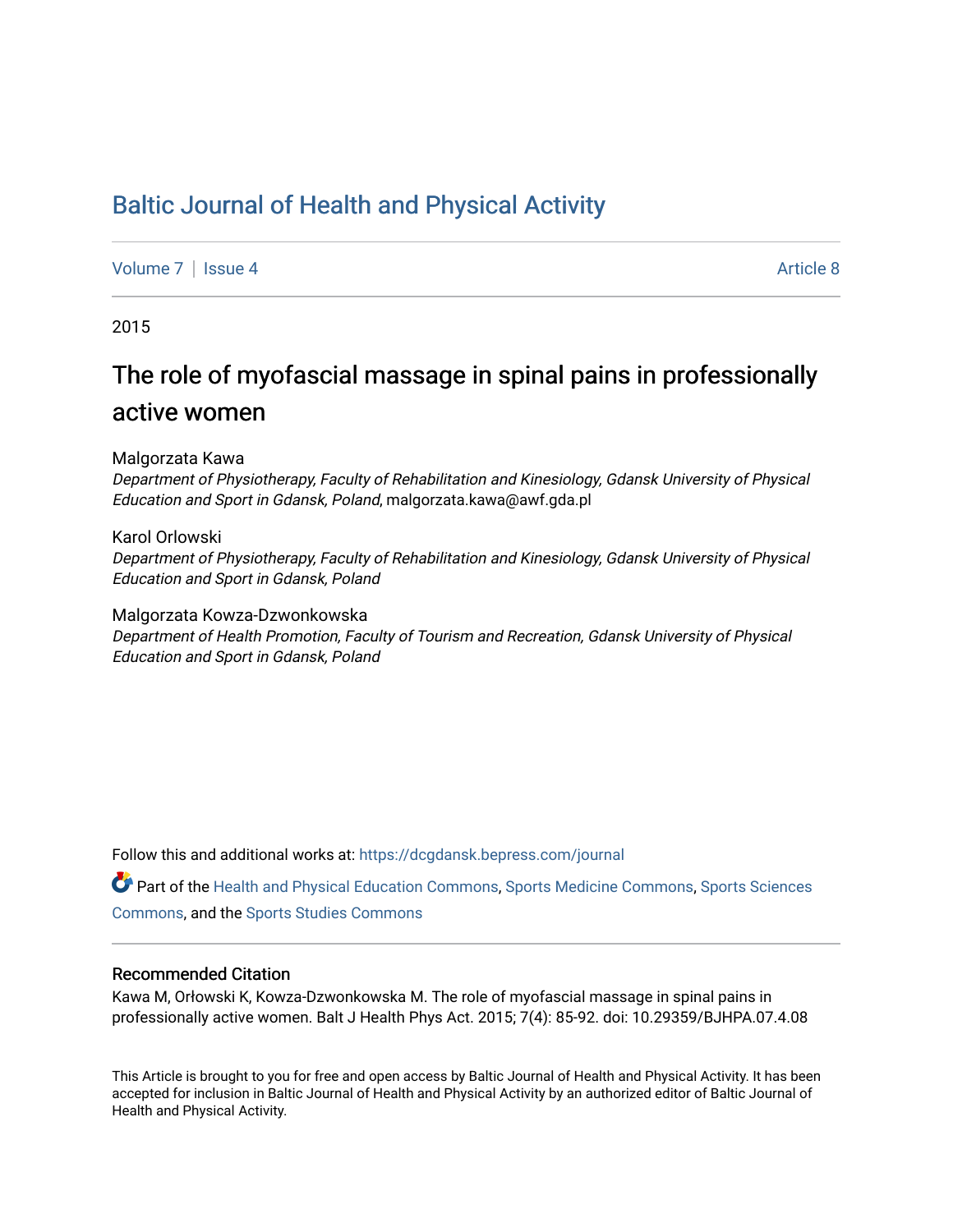### **ORIGINAL**

**Authors' Contribution:**

- **A** Study Design
- **B** Data Collection
- **C** Statistical Analysis **D** Data Interpretation
- **E** Manuscript Preparation
- **F** Literature Search
- **G** Funds Collection

# **The role of myofascial massage in spinal pains in professionally active women**

#### **Małgorzata Kawa 1 ABCDEFG, Karol Orłowski 1 ABCDEFG, Małgorzata Kowza-Dzwonkowska 2 ABDEFG**

- <sup>1</sup> Department of Physiotherapy, Faculty of Rehabilitation and Kinesiology, Gdansk University of Physical Education and Sport in Gdansk, Poland
- 2 Department of Health Promotion, Faculty of Tourism and Recreation, Gdansk University of Physical Education and Sport in Gdansk, Poland

| abstract                           |                                                                                                                                                                                                                                                                                                                                                                                                                                                                                                                                                                                                                                                                                                                                                                                                      |
|------------------------------------|------------------------------------------------------------------------------------------------------------------------------------------------------------------------------------------------------------------------------------------------------------------------------------------------------------------------------------------------------------------------------------------------------------------------------------------------------------------------------------------------------------------------------------------------------------------------------------------------------------------------------------------------------------------------------------------------------------------------------------------------------------------------------------------------------|
| <b>Background</b>                  | Pain ailments of the spine are one of the most common diseases of the system of bones<br>and joints. 75% to 85% of the world's population suffer or will suffer from it, and lumbar<br>pain is the most common cause of disability of persons over 45 years of age. They are<br>usually the beginning of a chronic, often progressing ailments often leading to disability,<br>incapacity to work and restrictions in daily life. Myofascial massage helps reduce pain sen<br>sations. Is a specific method of gradual stretching soft tissues and making muscle fibres<br>more elastic. It reduces increased muscle tone, muscle insertions and tendons.                                                                                                                                            |
| <b>Material/Methods</b>            | The study involved 30 women with a mean age of 52.7 years. The study relied on performing<br>10 myofascial massages of the spine within 2 weeks.                                                                                                                                                                                                                                                                                                                                                                                                                                                                                                                                                                                                                                                     |
| <b>Results</b>                     | The statistical analysis of the Wilcoxon's signed-ranked test showed statistically significant<br>results for tested variables of the Laitinen scale (the intensity of pain before and after the<br>treatment at $p = 0.00$ , the incidence of pain before and after the treatment at $p = 0.00$ , the<br>use of analgesics before and after the treatment at $p = 0.00$ , limitation of physical activity<br>before and after the treatment at $p = 0.00$ ).                                                                                                                                                                                                                                                                                                                                        |
| <b>Conclusions</b>                 | The applied therapy involving a series of myofascial massages supporting the structures<br>of the motor segment, improving the elasticity of the massaged tissues and normalising<br>the muscle tone resulted in reducing pain ailments in the lumbo-sacral section of the spi-<br>ne. Improvement in the patients' well-being and increased desire for physical activity took<br>place.                                                                                                                                                                                                                                                                                                                                                                                                             |
| Key words                          | pain, lumbar spine, myofascial massage, deep tissue massage, women                                                                                                                                                                                                                                                                                                                                                                                                                                                                                                                                                                                                                                                                                                                                   |
| article details                    |                                                                                                                                                                                                                                                                                                                                                                                                                                                                                                                                                                                                                                                                                                                                                                                                      |
| <b>Article statistics</b>          | Word count: 2,370; Tables: 2; Figures: 1; References: 30                                                                                                                                                                                                                                                                                                                                                                                                                                                                                                                                                                                                                                                                                                                                             |
|                                    | Received: September 2015; Accepted: November 2015; Published: December 2015                                                                                                                                                                                                                                                                                                                                                                                                                                                                                                                                                                                                                                                                                                                          |
| <b>Full-text PDF:</b><br>Copyright | http://www.balticsportscience.com<br>© Gdansk University of Physical Education and Sport, Poland                                                                                                                                                                                                                                                                                                                                                                                                                                                                                                                                                                                                                                                                                                     |
| <b>Indexation:</b>                 | AGRO, Celdes, CNKI Scholar (China National Knowledge Infrastructure), CNPIEC, De Gruyter - IBR (International<br>Bibliography of Reviews of Scholarly Literature in the Humanities and Social Sciences), De Gruyter - IBZ<br>(International Bibliography of Periodical Literature in the Humanities and Social Sciences), DOAJ, EBSCO - Central<br>& Eastern European Academic Source, EBSCO - SPORTDiscus, EBSCO Discovery Service, Google Scholar, Index<br>Copernicus, J-Gate, Naviga (Softweco, Primo Central (ExLibris), ProQuest - Family Health, ProQuest - Health &<br>Medical Complete, ProQuest - Illustrata: Health Sciences, ProQuest - Nursing & Allied Health Source, Summon<br>(Serials Solutions/ProQuest, TDOne (TDNet), Ulrich's Periodicals Directory/ulrichsweb, WorldCat (OCLC) |
| <b>Funding:</b>                    | This research received no specific grant from any funding agency in the public, commercial, or not-for-profit<br>sectors.                                                                                                                                                                                                                                                                                                                                                                                                                                                                                                                                                                                                                                                                            |
| <b>Conflict of interest:</b>       | Authors have declared that no competing interest exists.                                                                                                                                                                                                                                                                                                                                                                                                                                                                                                                                                                                                                                                                                                                                             |
| <b>Corresponding author:</b>       | Mgr Małgorzata Kowza-Dzwonkowska; Pracownia SPA & Wellness, Akademia Wychowania Fizycznego i Sportu<br>im. J. Śniadeckiego w Gdańsku, ul. K. Górskiego 1, 80 336 Gdańsk; phone no.: +48 58 554 74 74;<br>e-mail: mkd@awf.gda.pl                                                                                                                                                                                                                                                                                                                                                                                                                                                                                                                                                                      |
| <b>Open Access License:</b>        | This is an open access article distributed under the terms of the Creative Commons Attribution-Non-commercial<br>4.0 International (http://creativecommons.org/licenses/by-nc/4.0/), which permits use, distribution, and<br>reproduction in any medium, provided the original work is properly cited, the use is non-commercial and is<br>otherwise in compliance with the license.                                                                                                                                                                                                                                                                                                                                                                                                                 |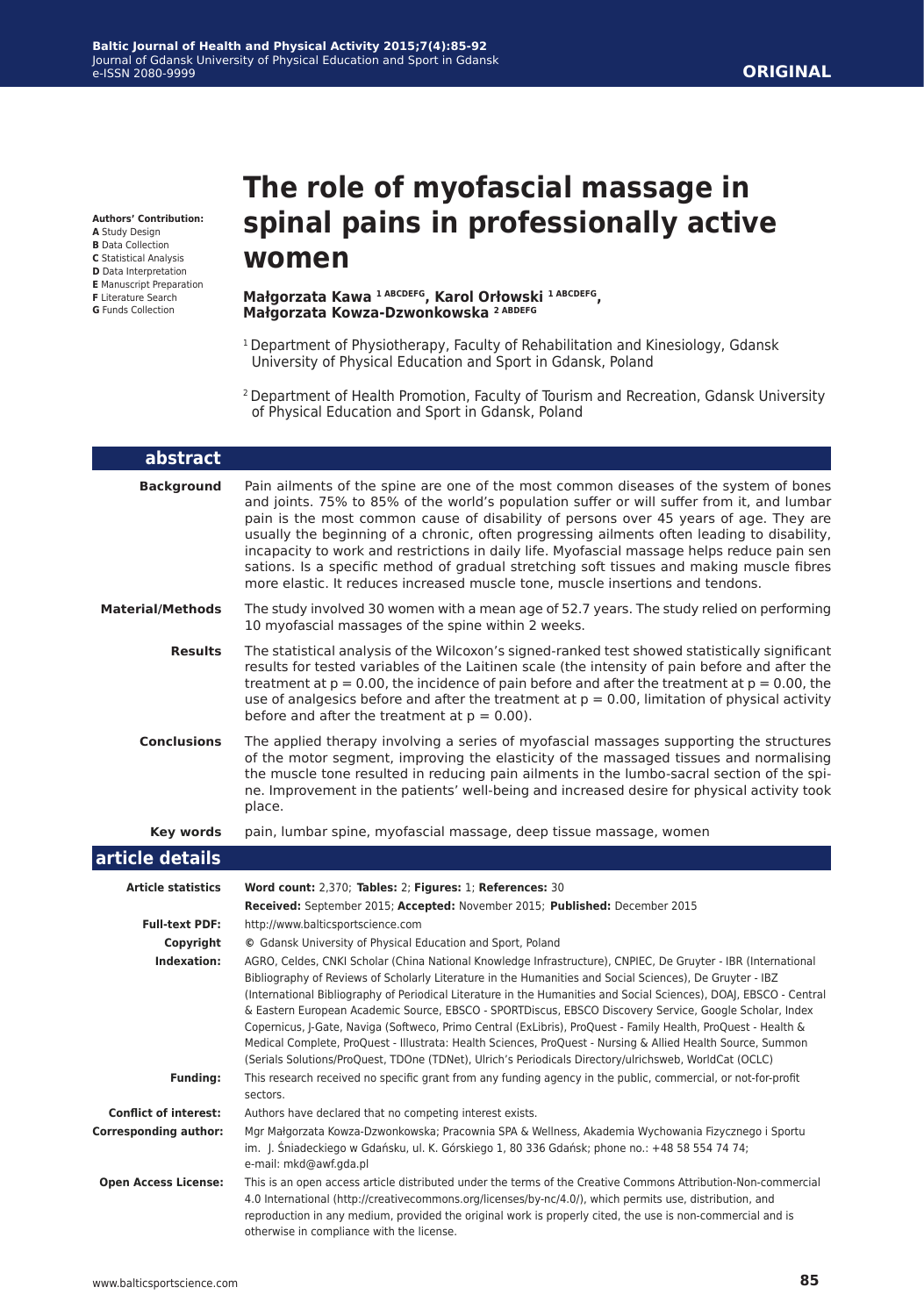## **introduction**

Pain in the lower section of the spine has been the main concern of public health in developed countries for many years. All over the world 75% to 85% of the population suffer or will suffer from it, and lumbar pain is the most common cause of impairment among persons over 45 years of age [1, 2]. Pain syndromes of the spine are counted among civilisation diseases [3]. Epidemiological data clearly indicate that pain syndromes and other disorders related to the spine now constitute one of the fundamental medical as well as socio- -economic problems [4, 5].

In the pathogenesis of spinal pains, an important role is played by changes in the intervertebral disc as well as intervertebral joints and ligaments of the spine. Regardless of the starting point of pain ailments, pathological changes involve the motor segment of the spine. With increasing pathology, disorders can affect various structures within the motor segment, as well as adjacent and distant organs. This is associated with the common segmental origin of these structures in the ontogenetic development. There are many causes of pain ailments in the lower section of the spine. These include inborn defects of movement organs, a low level of physical fitness, and the nature, extent, frequency, and duration of adverse mechanical factors affecting the spine. Incorrect and unergonomic exploitation of the spine lies at the root of most of the causes of aches and pains. Mastering the correct motor patterns of the spine is a relatively easy task. Appropriate and healthy lifestyle aims to prevent the incidence of disease [6, 7].

Pains in the lumbar spine now represent an interdisciplinary problem. Proper treatment of patients with pain syndromes of the lower section of the spine is a multi-specialist treatment. Among others, it includes physiotherapy, pharmacotherapy, and educating the patient and his/her family. The main objective in the treatment of pain disorders of the spine is to enable the patient to return to the desired level of motor activity and prevent their recurrence [8].

An important role in pain syndromes of the spine is played by the fascial and ligament system. Fascia is the connective tissue that surrounds and joins organs and muscles. Attention to its specific role was drawn in 1993 [8]. Fascia creates a network of thin connective tissue membranes intersecting at different levels of the body. They surround muscles or muscle groups, generating septa between them, and therefore they influence the shape of muscles and their movability relative to each other. Functions of fasciae include several ranges of activity. Fascia, as a wrapping for all body structures, connecting and separating them, is a mechanical protection of organs, and thanks to the presence of contractile cells and receptors in the fascia, it has a stabilising function. Fascia creates and marks paths and channels for veins, arteries and nerves. Fascia also plays an important role in all metabolic processes, as it participates in the formation of internal organs [9, 10].

Massage is frequently applied in the therapy of spinal ailments. Massage accelerates regeneration of tissues, and it alleviates the pain sensation [11, 12]. It improves the functioning of people with chronic pain of the lower section of the spine [13, 14]. There are many varieties of massage. In the treatment of pain disorders, myofascial massage, also called deep tissue massage is used increasingly more often. The benefits of applying deep tissue massage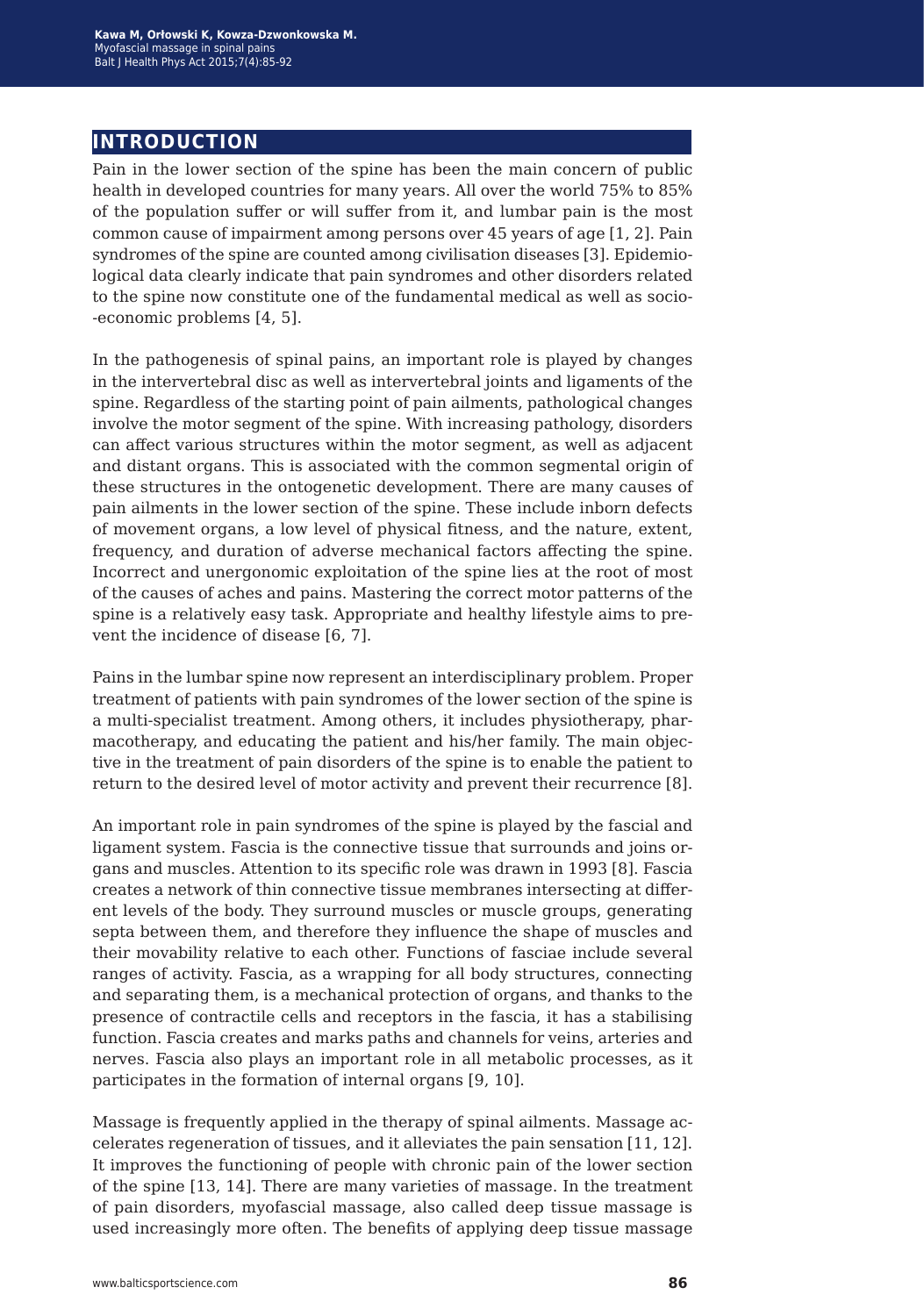include improving the flow of lymph, improving blood circulation, eliminating adhesions, improving ranges of motion, reducing muscle tension, stretching muscles and fasciae, supporting a trigger point therapy, improving muscle function, and regaining muscle balance [15]. Functional disorders of the spine, aches and pains of muscles and myofascial structures surrounding it as well as prophylaxis are all indication for its use. This treatment can also be used in states of exhaustion, in recovery and as revitalising massage.

Myofascial massage is a treatment aimed at relaxing tensions in muscles and fasciae based on massage techniques adapted from various concepts of fascial massage. It is a form of massage that relaxes tissues, improves their movability and releases tension in an efficient and ergonomic way. The treatment begins with a functional assessment of the patient and an assessment of his/ her myofascial system. An initial application of relaxing harmonic techniques, according to E. Ledermann, is a preparation for the massage. The procedure is performed with a use of typical fascial techniques in conjunction with techniques developed by S. Lief and B. Chaitow in the method of neuromuscular therapy on the abdominal side of the patient. At the end of the massage of the back fascial mobilization is performed by affecting a deeper layer of the fascia. Techniques in myofascial massage are very effective if the "soft, deep, slow" principle is applied in the masseur's work [16, 17, 18]. The basic rule in performing myofascial massage is cooperation between the patient and the therapist. Gradual stretching of soft tissues is applied in the massage according to guidelines based on a reaction of the patient's tissues [16]. Myofascial massage affects the connective tissue, streamlining the flow of blood and lymph. It boosts metabolism, lowers muscular tension, and reduces pain ailments of the spine [19].

In pain ailments of the spine, an important role is played by fascia of the erector spinae, which along with the gluteus maximus muscle and the iliotibial tract constitutes a whole. When performing myofascial massage, a massage of buttocks should be an integral part of a massage of the back [9, 10]. Equally important is the thoracolumbar fascia, which is one of the most complex fasciae of the body. According to Langevin et al., it can cause pain in the lower spine [20].

The thoracolumbar fascia is a key structure in transferring tensions between muscles of the back, the abdomen and the sciatic-tibial muscle. It should be considered in the evaluation of disorders occurring in the muscle groups in the back, abdomen, and the limbs. There are numerous causes of disorders in the myofascial system. Schuenke's et al. research confirms that the thoracolumbar fascia surrounding the spinal muscles is simultaneously connected to the muscles forming the abdominal wall [21]. The same research indicates that the thoracolumbar fascia, partly built of fibres of paraspinal muscles fasciae and partly of fibres of muscle aponeurosis, creates a compact unity with muscles the lower part of the trunk. Currently various techniques are used in order to normalize fascial tension, and myofascial massage is an increasingly used method of relieving pain in lower back [22].

The aim of the study was to assess the effectiveness of myofascial massage in reducing pain, limiting the use of analgesics and increasing physical activity in professionally active women with chronic pain in the lower section of the spine.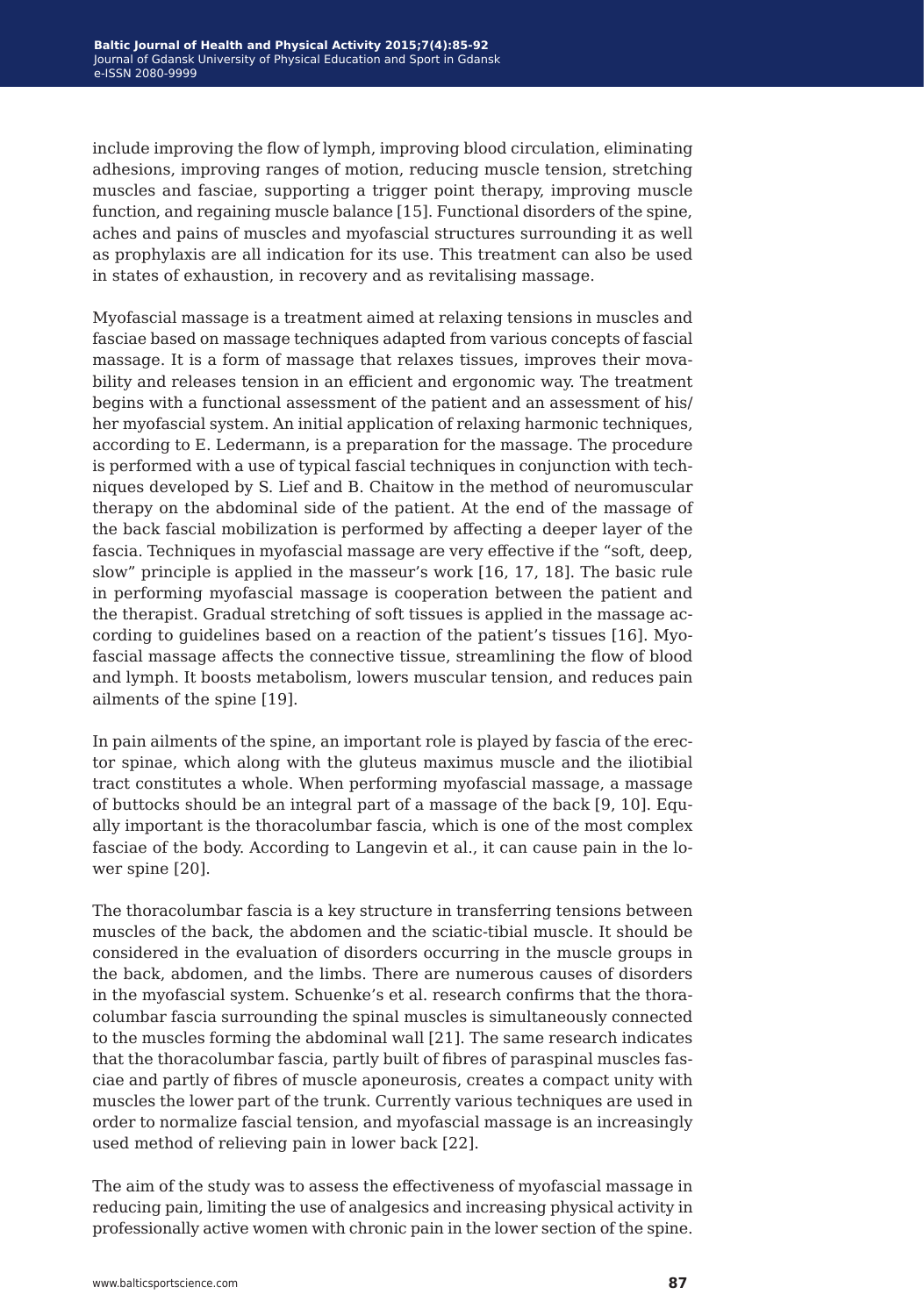## **material and methods**

A diagnostic survey method was selected for the research, and the techniques included a questionnaire survey – a modified questionnaire of Laitinen's pain indicators and a patient's card. In the applied research technique, attention was paid to the accurate and truthful filling in questionnaires. The intensity of pain of the lower section of the spine, the incidence of pain, the frequency of painkiller use and limitations in physical activity were evaluated. The surveys were conducted twice – before and after the therapy. Myofascial massage included work in order to relax and stretch muscles which limit the ability of the spine to move in the full range of motion. The therapy was conducted on the spine in a position that stretched stiff muscles to allow a greater range of motion in the limited direction [23].

The results were subjected to statistical analysis using Statistica 7.1 software (StatSoft, Poland).

#### **subjects' characteristics**

The study comprised 30 professionally active women with chronic pain in the lumbosacral section of the spine. The subjects' mean age was 52.7 years, and the mean weight was 66.1 kg. Each subject was given a series of ten myofascial massages over two weeks.

## **results**

A statistically significant reduction in the average values (point) of the intensity of pain on the Laitinen scale was found in the conducted study. To verify the significance of differences between the results before and after applying a series of myofascial massages, Wilcoxon test was used.

Table 1. The level of significance of the conducted study

| Wilcoxon test of the sequence of pairs                   | Level of significance |
|----------------------------------------------------------|-----------------------|
| Pain intensity before and after therapy                  | 0.000004              |
| Pain incidence before and after therapy                  | 0.000004              |
| Use of analgesics before and after therapy               | 0.00004               |
| Limitation in physical activity before and after therapy | 0.000008              |

 $p < 0.05$ 

As can be seen from the above data, results in the research group are statistically significant in each conducted study.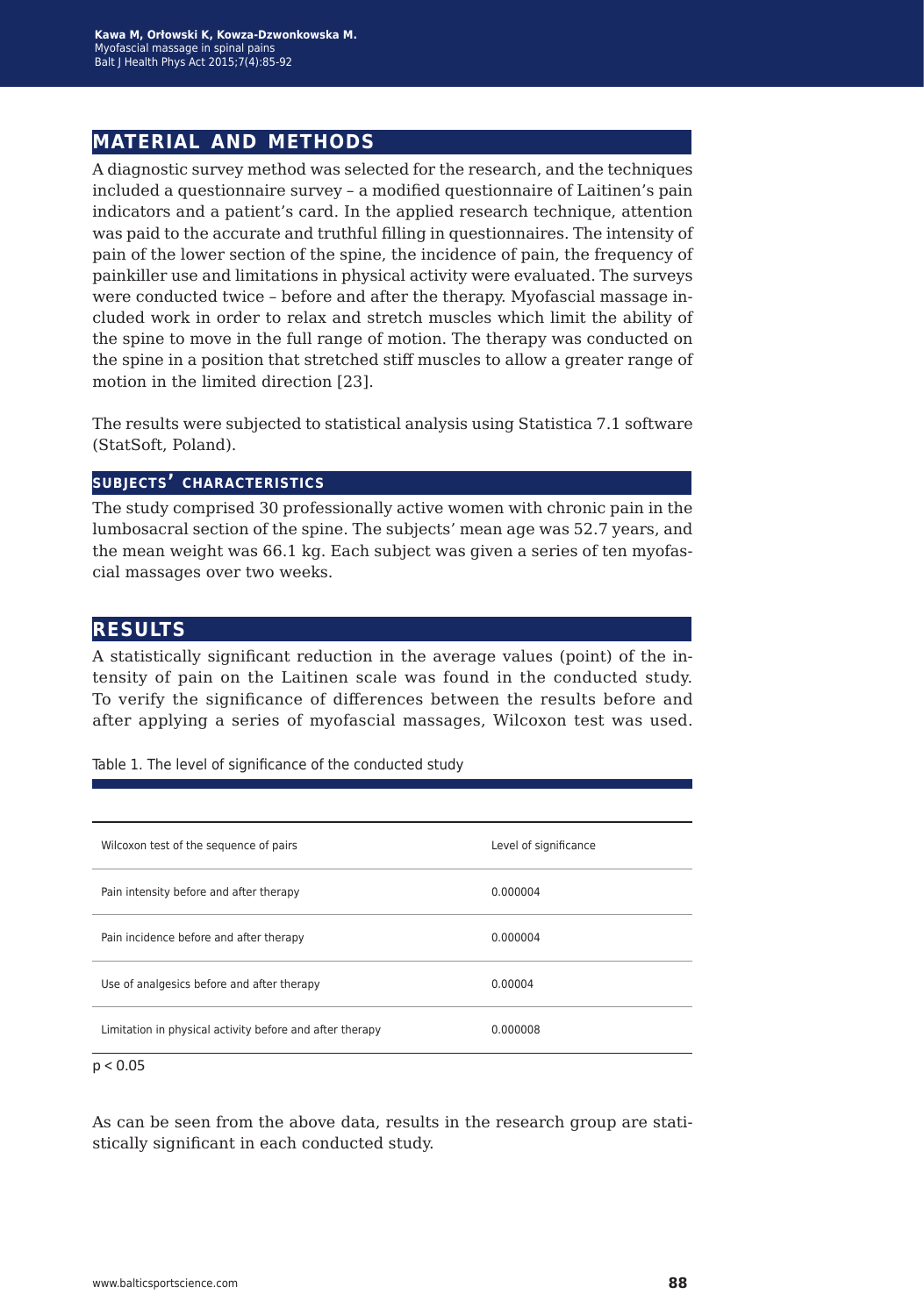

Fig. 1. An assessment of the effectiveness of myofascial massage in the treatment of pain in the lower section of the spine

In the studied group, the level of pain intensity before a series of 10 myofascial massages was 58.33%. After the treatment pain intensity dropped to the level of 16.67% indicating a statistically significant difference. The decrease in pain intensity after the application of deep tissue massage in the treatment of the lower back pain disorders proved to be an effective treatment for the subjects.

The presented data show a statistical significance in the study of the incidence of pain. Pain incidence decreased from 58.33% to 18.33%, which significantly improved the subjects' functioning in daily life.

It appears from the percentage distribution of the use of painkillers that before applying the treatment it amounted to 35.83%. The decrease after treatment was 24.16%, which constitutes a statistically significant difference.

Limitation of physical activity among the studied group before the treatment amounted to 42.50%. After 10 myofascial massages there was a statistically significant decline in physical activity restrictions, which amounted to 32.5%.

The level of correlations between of pain intensity, incidence of pain, use of painkillers, limitation in physical activity and the subjects' age, body weight and occupation was also examined.

Table 2. Correlation between age, body weight, and performed profession and the selected pain indicators among the subjects

| Correlation                                   | Age       | Profession  | Body weight |
|-----------------------------------------------|-----------|-------------|-------------|
| Pain intensity after therapy                  | -0.034195 | 0.092407    | -0.025682   |
| Pain incidence after therapy                  | 0.103865  | $-0.248947$ | $-0.052643$ |
| Use of analgesics after therapy               | 0.182314  | $-0.031529$ | $-0.041941$ |
| Limitation in physical activity after therapy | 0.077824  | $-0.024875$ | 0.023931    |

Correlations are significant with  $p < 0.05$ , N = 30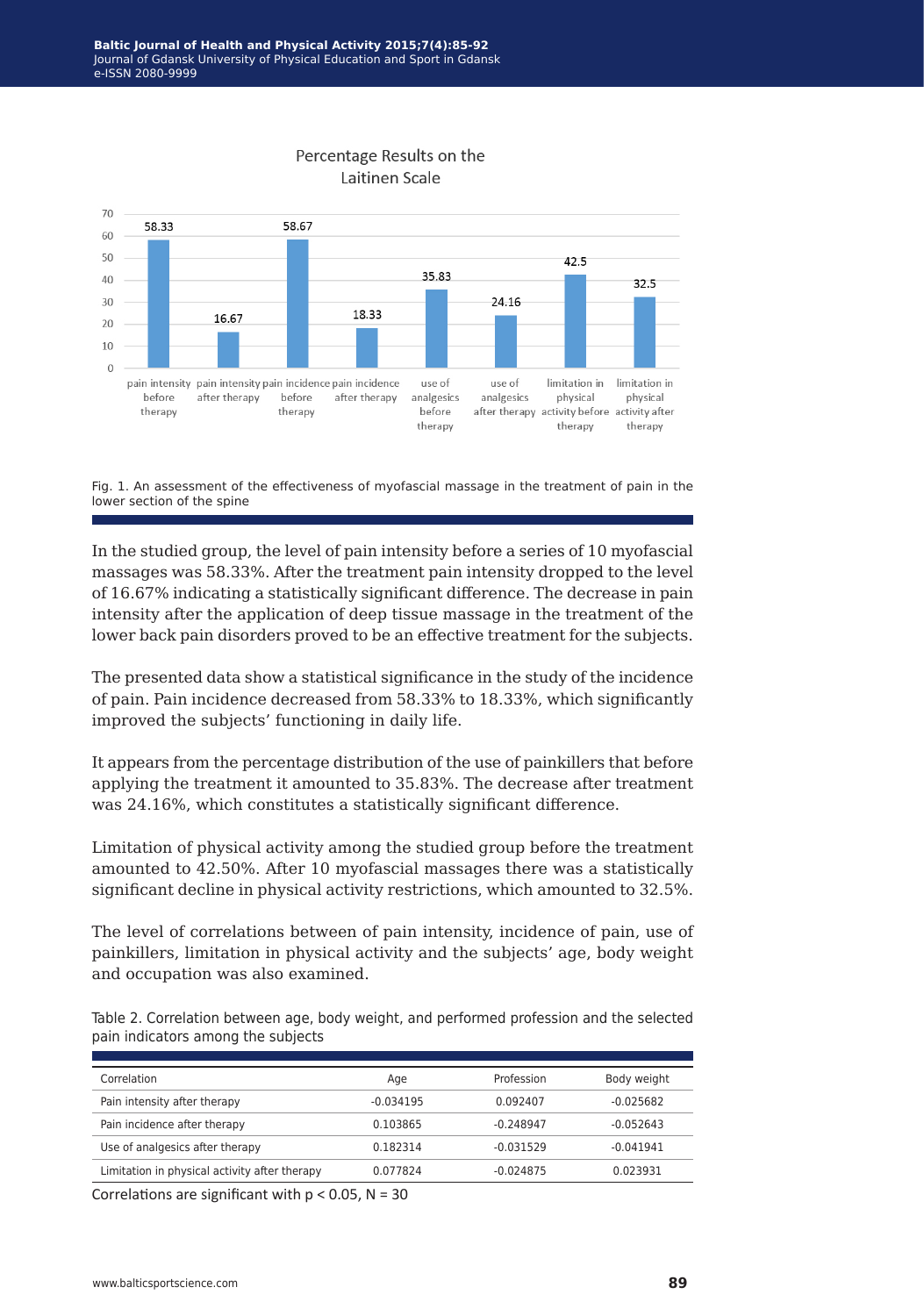On the basis of the study results, a low level of correlation between the subjects' age, weight and performed profession and the selected pain indicators was found.

## **discussion**

Myofascial massage can be an effective complement to the comprehensive treatment of pain disorders in the lower section of the spine. Medical literature describes various causes of pain disorders of the spine. However, there are few studies concerning the effectiveness of massage in the treatment of pain problems of the lower section of the spine. This is due to the difficulty in obtaining an objective assessment the massage effectiveness.

The aim of the study was to assess the effectiveness of myofascial massage and its influence on pain intensity, pain incidence, and use of analgesics and limitation of physical activity. A significant reduction in the intensity of pain and an analgesic effect of myofascial massage was found in pain ailments of the lower spine among the tested persons.

Kassolik et al. proved in their research that massage therapy decreases pain in the cervical spine and improves patients' mental status [24]. Witoś et al. also showed that hot stone massage influences a reduction in pain [25]. Reduced intensity of pain in the lumbar section was shown in their study of Ćwirlej et al. [26]. Increasing the range of motion of the spine and alleviating pain ailments of the spine are the primary objectives of therapeutic massage [26, 24].

Chochowska's et al. research shows that classical massage combined with a vibrating massage of trigger points relieves symptoms of pain disorders of the spine and leads to improved mood in the elderly [27]. Massage has a positive impact on the improvement in mobility and the reduction of pain problems related to the spine [28].

After 20 weeks of myofascial therapy, an experimental group showed a reduction in pain (20.6  $\pm$ 6.3, p < 0.032), an improvement in physical fitness  $(56.10 \pm 17.3; p < 0.029)$  and a reduction in clinical symptoms  $(5.08 \pm 1.03, p < 0.029)$ p < 0.039). Six months after the intervention, the experimental group had a significantly lower mean number of painful points [29].

Richardson et al., focusing their research on ailments of the lower spine, identified two ways of improving muscle mechanics and their stability. The first is reducing the forces exerted on the spine when performing a movement. The second is improving the functioning of the deep muscles system. The use of these theories in practice does not always bring the expected results. However, on the basis of his clinical experience, Chaitow confirms that at the beginning of the therapy one should focus on the shortened muscles, then on the weakened ones [30]. Stretching the shortened muscles leads to automatic restoration of the tonus of hypotonic antagonistic muscles as a result of elimination of braking off on the part of hypertonic muscles.

Aches and pains of the lower section of the spine are so severe that in consequence they may lead to disability and difficulty in performing everyday activities. The biggest problem for the studied women was high intensity of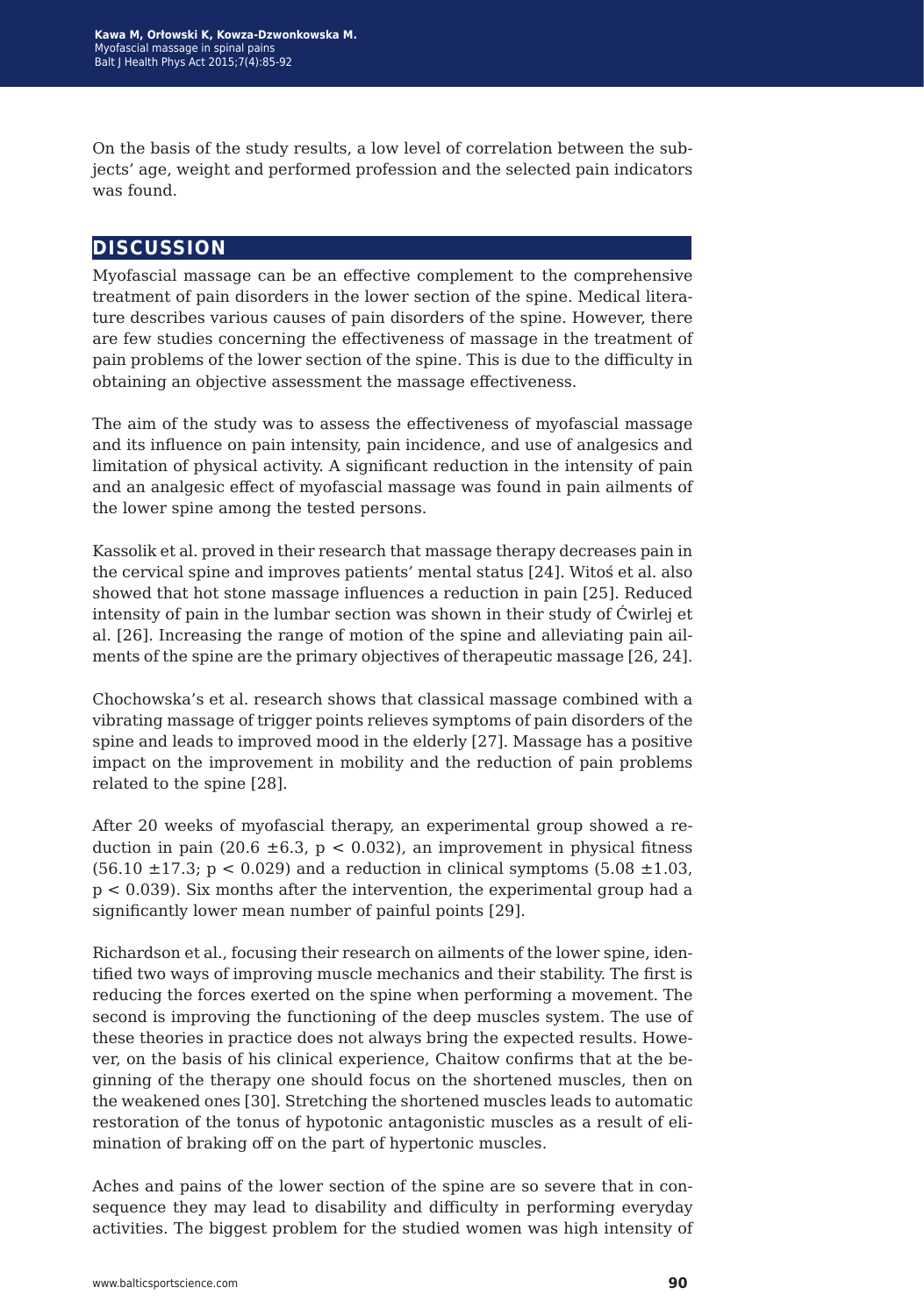pain and a high degree of its incidence. After an application of 10 mobilising myofascial massages, the pain began to decrease, and its incidence was at a much lower level. Similar results were obtained in studies by Kassolik et al. [24], Witoś et al. [25] and Chochowska et al. [27].

### **conclusions**

Myofascial massage contributed to a reduction in pain ailments of the lower spine among the surveyed women. The subjects showed a reduction in the frequency of pain and the use of analgesics as well as an increase in physical activity.

In the literature of the subject there are few publications confirming the effectiveness of deep tissue massage in the treatment of pain disorders of the lower section of the spine, its impact on improving the functioning and an increased desire for physical activities. Due to a limited number of scientific research in this area, exploration of knowledge in terms of the effectiveness of myofascial massage should be continued.

### **references**

- [1] Brox JI, Storheim K, Grotle M, Tveito TH, Indahl A, Eriksen HR. Evidence-informed management of chronic low back pain with back schools, brief education, and fear-avoidance training. Spine J. 2008;8(1):28-39.
- [2] Jacob T, Zeev A. Are localized low back pain and generalized back pain similar entities? Results of a longitudinal community based study. Disabil Rehabil. 2006;28(6):369-377.
- [3] Fritz S. Masaż leczniczy: bóle dolnego odcinka kręgosłupa i miednicy [Therapeutic massage: pain in the lower spine and the pelvis]. 1st ed. Wrocław: Elsevier Urban & Partner; 2009. Polish.
- [4] Dega W, Marciniak W, Szulc A. Ortopedia i rehabilitacja [Orthopedics and rehabilitation]. Warszawa: Wyd. Lekarskie PZWL; 2003. Polish.
- [5] Osborn M, Smith JA. The personal experience of chronic benign lower back pain: An interpretative phenomenological analysis. Br J Pain. 2015;9(1):65-83.
- [6] Stodolny J. Choroba przeciążeniowa kregosłupa: epidemia naszych czasów [The overload disease of the spine: epidemic of our time]. Kielce: Wydaw. ZL Natura; 2000. Polish.
- [7] Kuligowski T, Pioro A, Czerwinski B. State of knowledge about low back pain associated with overload. Med Biol Sci. 2015;28(4):37-42.
- [8] Yahia LH, Pigeon P, DesRosiers EA. Viscoelastic properties of the human lumbodorsal fascia. J Biomed Eng. 1993;15(5):425-429.
- [9] Ciechomski J. Manipulacje powieziowe nowy koncept w terapii manualnej [Fascial manipulation a new concept in manual therapy]. Prakt Fizjoterapia Rehabil. 2014;47:6-15. Polish.
- [10] Drobner Z. Głeboki masaż mobilizująco-powięziowy kregosłupa [Deep mobilizing myofascial massage of the spine]. Częstochowa: Studio Astropsychologii; 2011. Polish.
- [11] Kaye AD, Kaye AJ, Swinford J, et al. The Effect of Deep-Tissue Massage Therapy on Blood Pressure and Heart Rate. J Altern Complement Med. 2008 Mar;14(2):125-128.
- [12] Furlan AD, Giraldo M, Baskwill A, Irvin E, Imamura M. Massage for low-back pain. Cochrane Database Syst Rev. 2015 Sep 1;9:CD001929.
- [13] Cherkin DC, Sherman KJ, Kahn J, et al. A comparison of the effects of 2 types of massage and usual care on chronic low back pain: a randomized, controlled trial. Ann Intern Med. 2011;155(1):1-9.
- [14] Furlan AD, Brosseau L, Imamura M, Irvin E. Massage for low-back pain: a systematic review within the framework of the Cochrane Collaboration Back Review Group. Spine. 2002;27(17):1896-1910.
- [15] Wytrążek M, Chochowska M, Marcinkowski JT. Masaż tkanek głebokich konieczne podejście terapeutyczne wobec narastającej epidemii chorób narządu ruchu [Deep tissue massage - necessary therapeutic approach to the growing epidemic of musculoskeletal diseases]. 2013;94 (3):428-434. Polish.
- [16] Manheim C. Rozluźnianie mięśniowo-powięziowe [Myofascial relaxation]. Poznań: Wyd. WSEiT; 2011. Polish.
- [17] Ratajska M, Chochowska M. Rozluźnianie mięśniowo-powięziowe wg Carole Manheim jako innowacyjne uzupełnienie fizjoterapii w pierwszym okresie po rewaskularyzacji tętnic wieńcowych [Myofascial relaxation by Carole Manheim as an innovative complement to physiotherapy in the first period after coronary revascularization]. Hygeia. 2013;48(4):400-407. Polish.